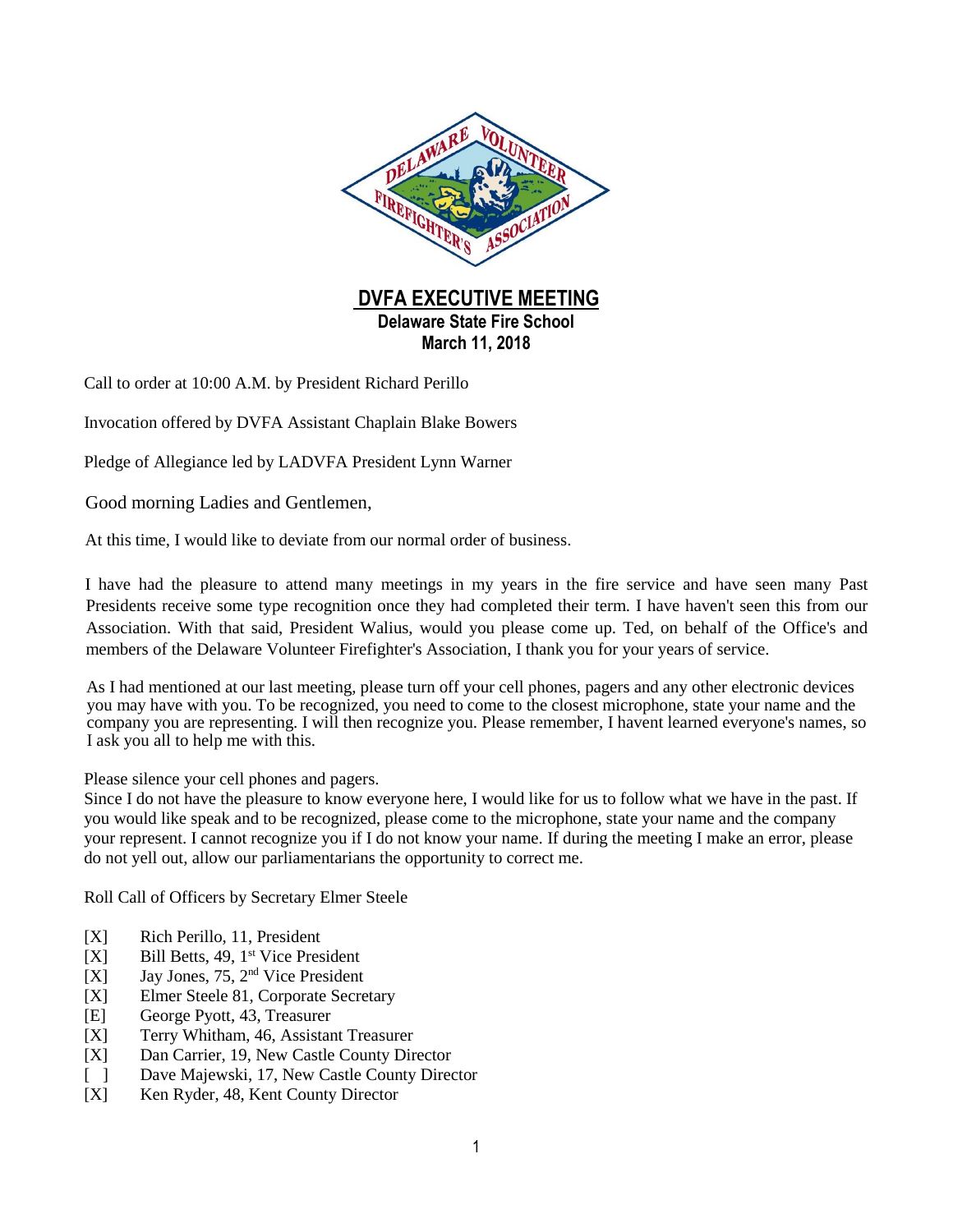- [ ] Michael Brittingham, 41, Kent County Acting Director
- [X] Ron O'Neal, 83, Sussex County Director
- [X] Terry Jester, 89, Sussex County Director
- [X] Joe Zeroles, 47, Past President Director

#### **DVFA Staff**

[X] Warren Jones, 16/86 Executive Manager

## **Special Guest**

Congressional Fire Service Institute (CFSI): Bill Webb – Talked about what the CFSI was doing in Washington. Talked about the CFSI dinner on April 19<sup>th</sup>, with a tribute to Lou Amabili. Also talked about the Mason Lankford award with this years recipient being Steve Austin.

National Volunteer Fire Council (NVFC): Heather Shaffer – Talked about membership in the NVFC and some of the benefits by being a member. Praised the involvement of the DVFA and spoke highly of our Delegate Ken McMahon.

Debra Lawhead – Spoke on the difference between the death benefit and the burial benefits for volunteer and State employees. Why one is taxable and the other is not. Contact Deb with any questions pertaining to the State pension or workman's comp.

Called on the ladies to make their presentation for the scholarship program; LADVFA President Lynn Warner presented a check for \$1,500.00, New Castle County Ladies President Karen Gebhart presented a check for \$1,000.00 and a second check for the New Castle County Past Presidents for \$500.00, Kent County Ladies President Sandy Robinson presented a check for \$1,500.00, Sussex County President Regina Headly-Marvel presented a check for \$1,000.00. A rising round of applause was given to the ladies for their donations.

# **Report of Officers**

#### President Perillo: **(copied and pasted from written report)**

Good morning Ladies and Gentlemen, thank you all for taking the time out of you schedule to attend this meeting.

I would like to thank President's Betts and Jones and our Executive Manager for taking my place and doing everything they did while I was out sick. Many have told me that they had represented the Delaware State Fire Service well at the Joint Finance Committee Meeting. I was not able to attend 2 fire company Awards Dinners, the Joint Finance Committee Meeting, the Commission Meeting, the DEMSOC meeting and some County Meetings due to being sick. We are fortunate to have good Officer's and this applies to our Executive Manager too. They all continued and represented our Association and I can't thank you all enough. As you all know we now have a new Accountant. Mr. Kook of Bumpers and Company isn't anything like our old accounting firm. In the past the Officer's that had received a stipend from this Association had not received a 1099. Those days are long gone, every Officer that had received a stipend in 2016 has received a 1099. This will continue as long as you retain this accounting firm. I am not demeaning our previous accounting firm, I have no reason to do so. I can say that since we have dealt with Mr. Kook he has given our Association many recommendations to propel our Association forward and to give us the necessary documentation we need to appease the IRS. He has recommended that we adopt the following policies:

- 1. Document Retention/Destruction Policy (3) Page Document
- 2. Whistleblower Policy (2) Page Document
- 3. Gift Policy and Disclosure Form (1) Page Document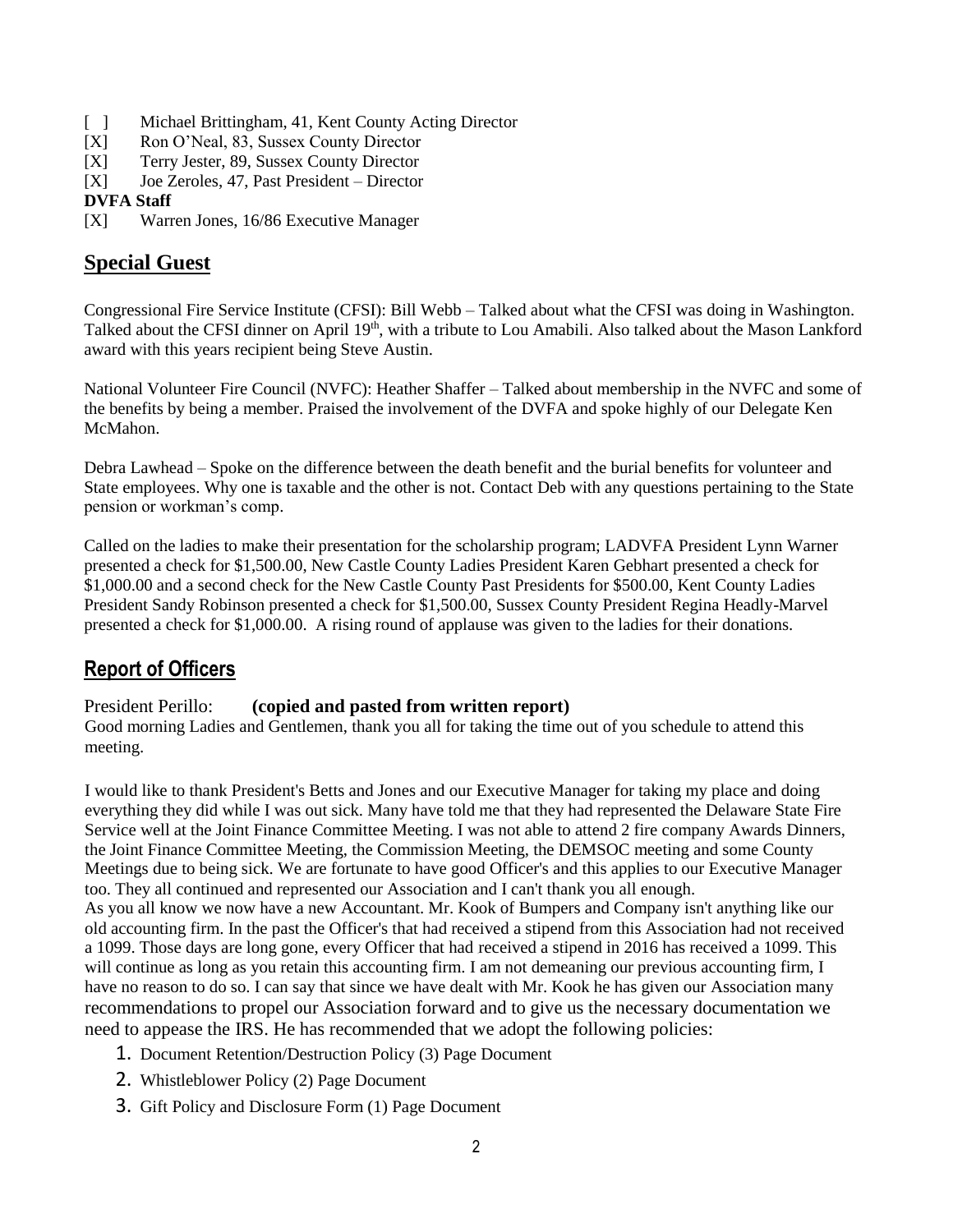#### 4. Conflict of Interest Disclosure Statement (3) Page Document

Under the proper order of business, you will be asked to vote to adopt these policies.

After numerous discussions with our accountant Mr. Kook, I have asked our Executive Manager to keep a travel log for the Associations vehicle. This is due to the IRS rules. Mr. Kook has said that Warren can be charged for the mileage from his home to the Dover office. As you are ware this can add up to be a great deal of money. I have the feeling that in the future the Executive Manager will have to produce record of travel on the Associations vehicle. If this isn't done that person can and will be charged for the use of said vehicle. I have heard this could be around \$5,000.00 a year as in a taxable benefit.

I have asked Treasurer Pyott to have our Assistant Treasurer Terry Whitman to do the reconciliation of our accounts. Per good accounting procedures, the person that cuts the checks should not, will not reconcile said accounts. This is nothing personal towards Mr. Pyott. I can't thank him enough for taking on this task having a little bit of knowledge knowing what he has gone through to get everything back in order.

At our December Executive meeting I had mentioned that we had to clean up the DVFA pension fund account. We have over \$3,000.00 in this account that we are not sure where it all came from. Some of these funds came from interest, late payment fee fines and possibly overpayments from some companies. Treasurer Pyott has since had all DVFA in coming pension funds from the member companies put into a noninterest-checking account. This way the Association will not have any extra funds in this account. Per a conversation with our accountant, we can split this amount evenly between every company that participates and paid in to the DVFA pension. This will give us a zero balance in this account. With your permission, we can settle this matter if you approve us dividing this equally among those of you who have paid in to this. You will be asked to approve this under the proper order of business.

We have budgeted \$7,500.00 to purchase smoke detectors. With your permission we would like to add the \$2,500.00 our Association received from WSTW/WDEL for their sponsorship and sale of the 2016 Firefighter's Calenderers. This would give us \$10,000.00 to purchase smoke detectors for you, the member companies. Once again, you will be asked to vote on this at the proper order of business.

Speaking of smoke detectors, if you go on the Kidde web site, www.kidde.com there is a section for your nonprofit fire company to receive up to 50 free smoke detectors. You will need your federal tax ID number to complete the on-line form. Our fire company Vice President has had communications with a representative from Kidde about purchasing smoke and CO detectors directly from them. She is still waiting for a reply. It is our hope this is something we can do as a group and save funds. Something like centralized purchasing. I have also been told that you can get some of these free from 6 ABC television station.

The Officer's approved having all future DVFA pension late payment fees put into the Association general checking account and to use these funds to purchase smoke detectors. Our accountant has approved us doing this. You will be asked to vote on this during the proper order of business.

AT&T First Net proposal to the DVFA and the Delaware State Fire Service. At our Officer's meeting we approved this. It is up to each and every company if they want to get involved with this program.

I know Mr. Steele or Charles Frampton, Jr. will give us a presentation on the conference site selection performed by their committee. You will be given some choices. I would like to add one more choice to this. Once you hear their comments you will be asked to make a choice between two venues. I would like for a third choice for the membership, this choice would be NONE. I do not believe we have the right to tell you, our membership what to do. All we have the right to do is give you, the correct information so you can make an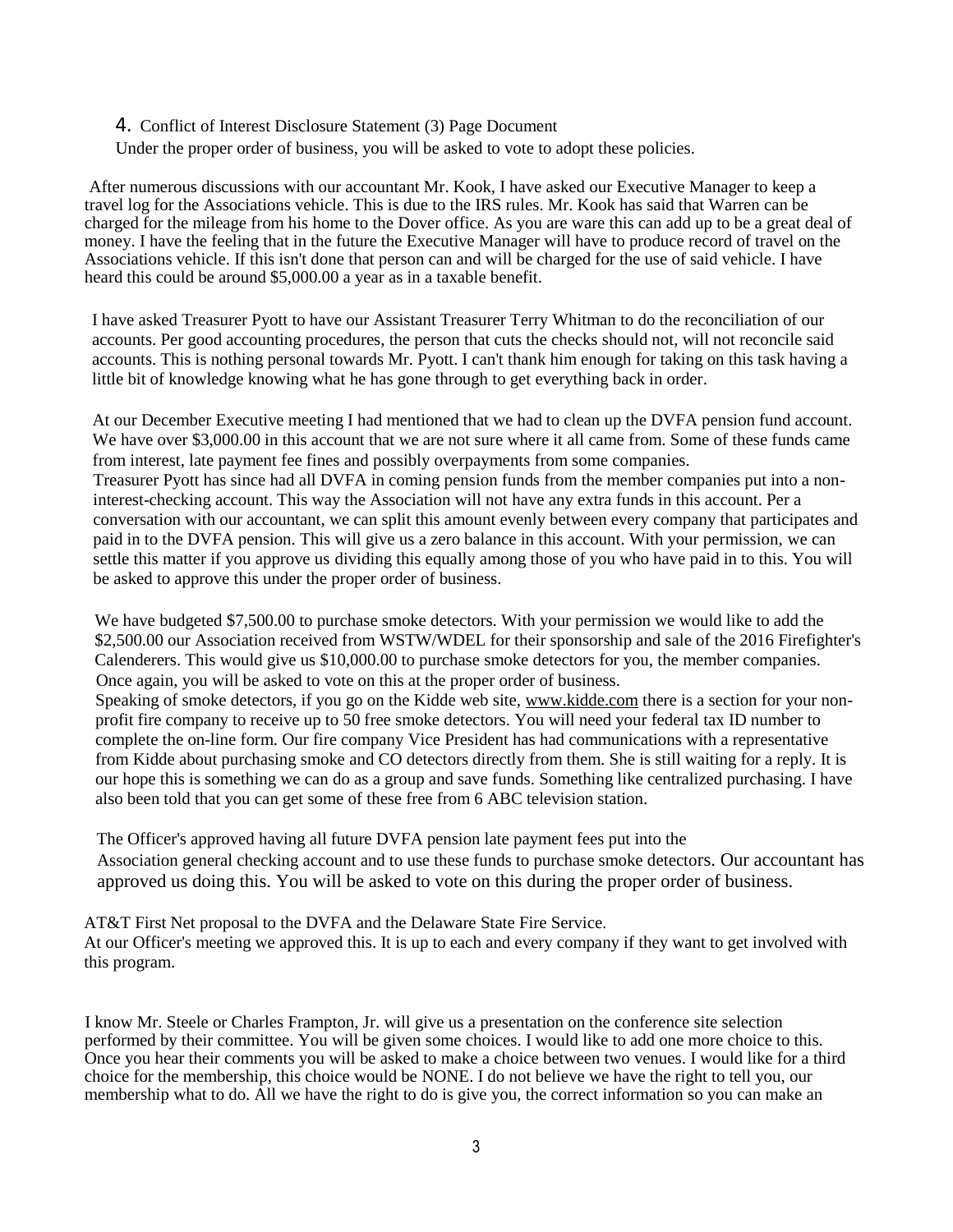informed decision. Please do not misunderstand me, I am not against this Association having a Conference or Convention. I feel you, the membership should make the final decision, as I have stated in the past, this is your Association.

Chief Kelly and his sprinkler committee have asked that we review the committee's proposal. I had asked Chief Kelly if our Fire Marshal approved this action, he stated he did. This was approved at our Officer's meeting and you will be asked to approve this during the proper order of business.

Past President Joe Zeroles and the By-Law Committee to read off today. This By-Law change was requested by our accountant. You will be asked to vote on this too at the proper order of business.

The Nation Volunteer Fire Council was discussed, the Officer's voted to continue to support this Association. Ken McMahon has resigned his position representing our Association. If you remember we originally had two members attending these meetings. We are recommending that we have a Delegate and an Alternate but only one of these people may attend these meetings. The only exception will be the first meeting that is in Virginia right after the CFSI dinner. Mr. McMahon will attend this last meeting on our behalf and he would like to take and introduce our new people to everyone when they attend this meeting. We have appointed Terry Jester and Theodore Walius to represent this Association.

Sometime ago I had emailed every Committee Chairperson we had an email for asking that person to contact their respective committee, explaining to their committee what their mission was, when they were going to meet and what they were going to do. Sadly, some of these chairpersons have not reached out to their committees. If you as the chairperson of your committee no longer wishes to chair this committee please let us know so we can find someone else that wants to do this. I fully understand that some of our committees meet prior to our Executive meeting but others may need to be more active. I never did care for, as I call them, the chair committees. You must know what I am speaking about. When you come in to the Executive meeting you see the committee lists on the chairs for the committee member to sign. If that is what some of our committees have become, do we truly need them?

It has been brought to my attention that Earle Dempsey can no longer head our recruitment and retention committee. I have asked Chief Perillo of the Christiana Fire Company to head this committee. Yes, Chief Perillo is my son but more importantly, he is the Chief of one of our more busier departments. Their department has been successful obtaining new members and just as important retaining these members. Under committee reports I will call on the Chief to give a report.

At your December 10<sup>th</sup> Executive meeting and after that the President's had received an email from the DVFA asking what you companies debt is? We, your DVFA Officer's wanted to use this information at the Joint Finance Committee Meeting to show our State Legislators, yes, collectively their Fire Service may have had \$92 or \$94 million dollars in reserves but we also had X amount of dollars in debt. Sadly, only some of you had replied. We cannot help you if you won't take the time to help us, help you. I don't know what some of the companies are afraid of by giving us these numbers, we are not here to hurt you in any way, we only are here to help you in any way we can. Being the President of a Volunteer/Combination Fire Company I too know the difficulties of doing the paperwork everyone asks of us. But I will ask you, the Presidents, please help us help you in the future.

As of this date we have not received an invoice from the Tax Attorney Tim Snyder's firm. As I had mentioned at your December Executive meeting our Attorney Bill Preston stated that this will be more than we originally approved. Once we receive this invoice, we will let you all know the cost for these services.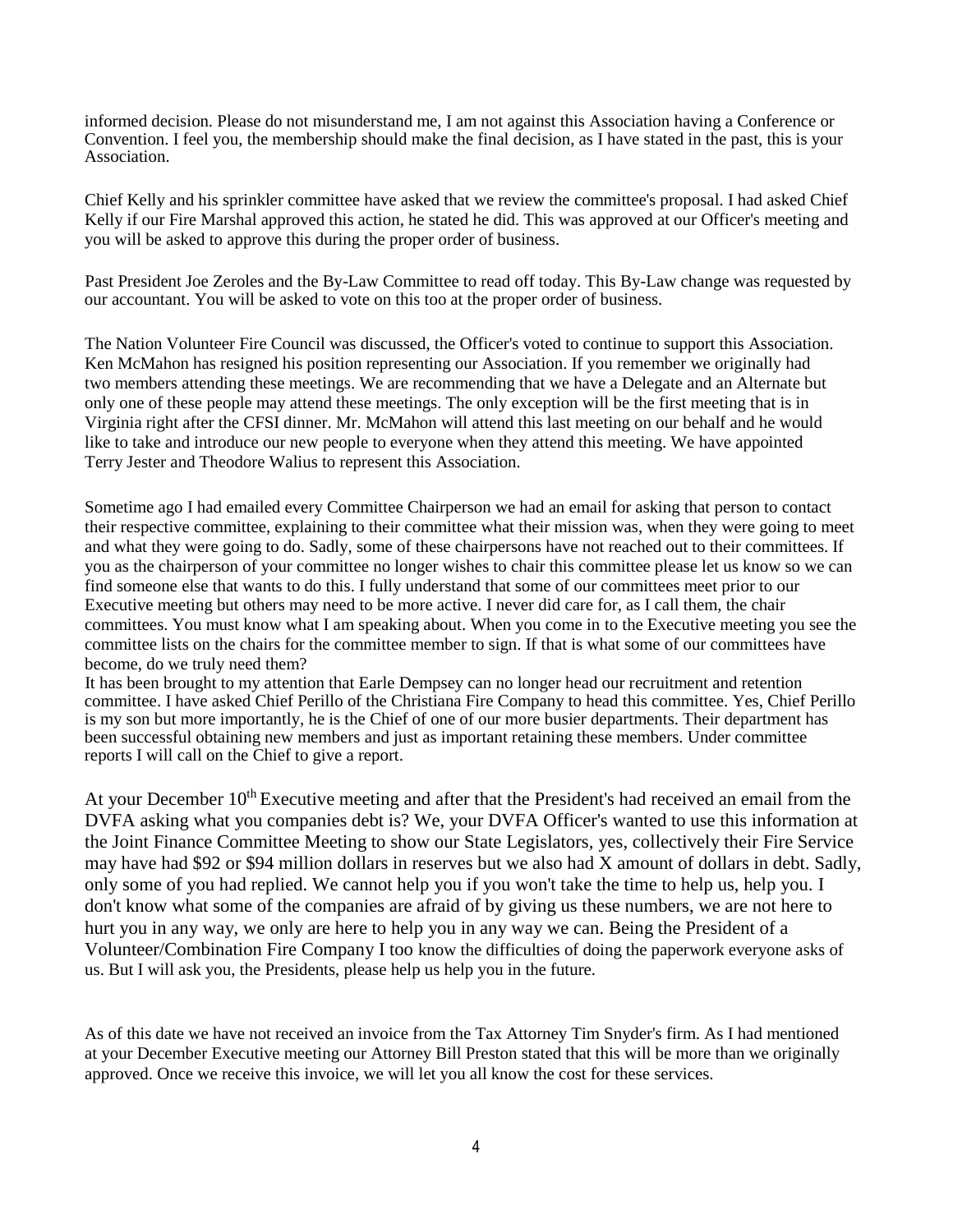We still haven't heard anything from our Federal Legislators on the IRS issue regarding our halls. Please contact your companies' attorney and accountant to see what they feel is the proper thing for your department. We haven't given up, we are still trying to get answers from our Federal Legislators.

This year we are looking to purchase men's sizes tee shirts, golf shirts, long sleeve shirts and sweatshirts. These will all be silk screened. We will purchase the minimum number of 13-ounce mugs so we do not have cases of these left over. This decision wasn't made by me or any other single individual it has been made your DVFA Officer's.

We do not have the best inventory control of previous conference souvenirs but we will have one this year and future years.

Someone will be at the tables to sell our souvenirs during the entire conference. There will not be a time when this is open during normal operating hours.

Daniel Burris and his committee with the monument has told us the this will be completed prior to our June Executive meeting. At this time, we plan on having the dedication of your monument following the June Executive meeting. Once the time gets closer we will send you more information.

On Tuesday March 7<sup>th</sup>, Past President Ed Barlow had gotten a meeting set up with our Governor. Mr. Barlow, Jones and I had attended this meeting. I can tell you this meeting was very productive and went better than our first encounter. Because of this meeting I feel I lines of communications have opened more than before. Thank you, President Barlow.

And yes, I had traveled up and down our great State. If you are interested in my mileage and hour log, please look on the DVFA web site.

Does anyone have any questions for me or of your Association? As I have said in the past, on behalf of your DVFA Officer's, I thank you all for what you continue to do.

#### First Vice President Betts: **(copied and pasted from written report)**

Since the December Executive Meeting, I have attended 30 functions, logging 1792 miles, and spending 128 hours representing the DVFA. I would like to thank everyone for their hospitality at the banquets that my wife attended as we really enjoyed the food and company.

Not wishing to extend on President Perillo's report, I would like to announce the appointments of the Life Safety and Scholarship Committees for next year.

The Life Safety Committee will continue to be chaired by Guy Hudson, with Ron Marvel as the Cochair. Members shall consist of Joe Mullen (18), Randy Lee (81), Anthony Carnevale (21), Dwayne Pierson (3()), Charlie Boyer (46), Bob Yerkes (52), Earl Dempsey (55), Steve White (49), Mike Love (DSFS), and from the LADVFA, Patti Carnevale, Ann Marie Krystopolski, Bobbi Albright, Ginni Tice, Karen Workman, Muriel Gillespie, and Penny Gentry

The Scholarship Committee will be chaired by Bob Powell (84), with co-chairs Ken Ryder (48), and Dan Carrier (19). Members shall consist of Anthony Guzzo (19), Bill Tobin (89), Chip Stevenson (77), Ray Stevens (88), Mike Lowe (81), Fred Jester (41), Alan Robinson (44), and from the LADVFA, Pam Ingle, Karen Gebhart, Jane Williams, Ginni Tice, Tara Wilbur, and Kim O'Malley.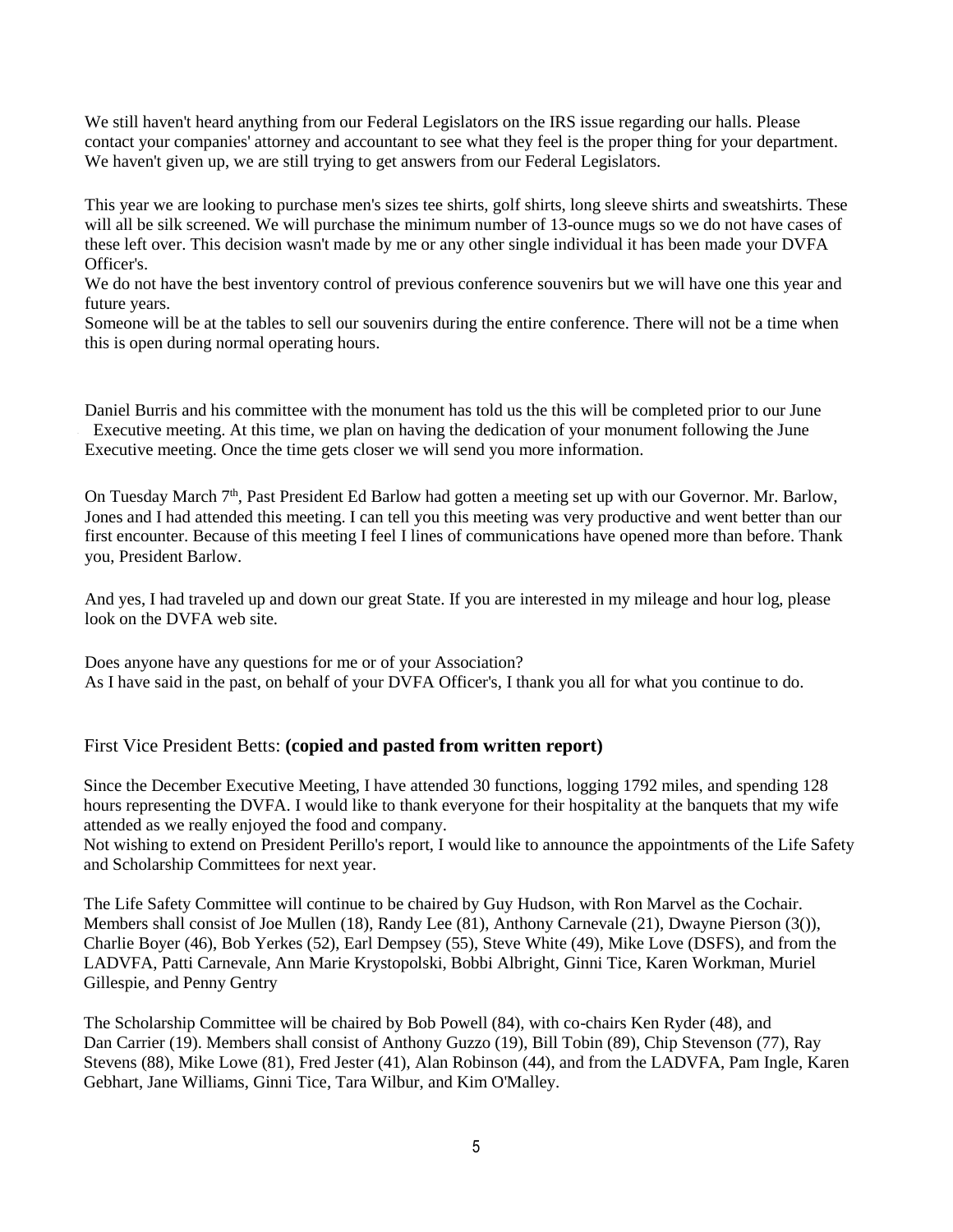#### Second Vice President Jones: **(copied and pasted from written report)**

With 36 events 968 miles traveled and 81 hours in service this has been a busy second quarter. I have had the pleasure of celebrating the accomplishments and achievements for fire companies at the annual banquets and also had the honor of mourning the loss of leadership throughout the state who have passed on.

Most of our time has been used trying to secure funding for the upcoming year talking with the legislators in and out of Legislative Hall.

I do want to thank US Senator, Thomas Carper's office for inviting the officers of the association to a tour of the White House. That was a very nice trip with good fellowship. I had the opportunity to participate in my first Polar Bear Plunge to benefit the Special Olympics.

I have also assisted with multiple interviews via radio, television and newspaper media throughout this quarter for the DVFA office.

There are many other things coming up that the office and committees are working on such as Residential Sprinkler Initiative, Cancer Legislation, recruitment and retention, health and safety, among other initiatives. I have shared with some of the legislators that it is a shame that we are pigs going before the trough year after year begging for funding. We have other issues that should be a priority and the focus should be on as mentioned above. We have to make progress. If we keep doing what we have always done we will continue to get the same results, and frankly I am not satisfied with the results.

I thank you for allowing me to serve this Association and I look forward to continuing to work hard for you all.

#### Secretary Steele: (**copied and pasted from written report)**

My travel report has been submitted to the Office and will be posted on the web site.

This quarter has been pretty rough on me and my wife. As most of you know, my wife was scheduled for hip replacement surgery last month, but due to illness from the flu season her surgery has been cancelled and rescheduled twice. She is currently awaiting another date for the surgery, so with all of that being said, I have been very limited this quarter as to what I could do and where I could go, while taking care of her. I'm sure that the next quarter isn't going to be much better.

We both thank the Officers and members of this Association for their understanding and support this past month. We have been told many times, "Family comes first" and we appreciate this from all of you.

#### Treasurer Pyott: **(copied and pasted from written report)**

#### **OFFICERS, DELEGATES, ALTERNATES, MEMBERS AND GUESTS**

I apologize for not being present today. My wife Mary and I are in Georgia celebrating the Wedding of our Granddaughter and a Family Reunion with our Grandson.

As recommended by our accountant, I transferred the funds in our Pension Fund Money Market account that was drawing interest, into a plain checking account with no interest. I then closed the money market account at M&T Bank.

On March 1st Warren Jones and I met with Officials at M&T Bank and wired \$2,161,260.00 Pension Money to Northern Trust Company in Chicago, IL at the request of the State Pension Office.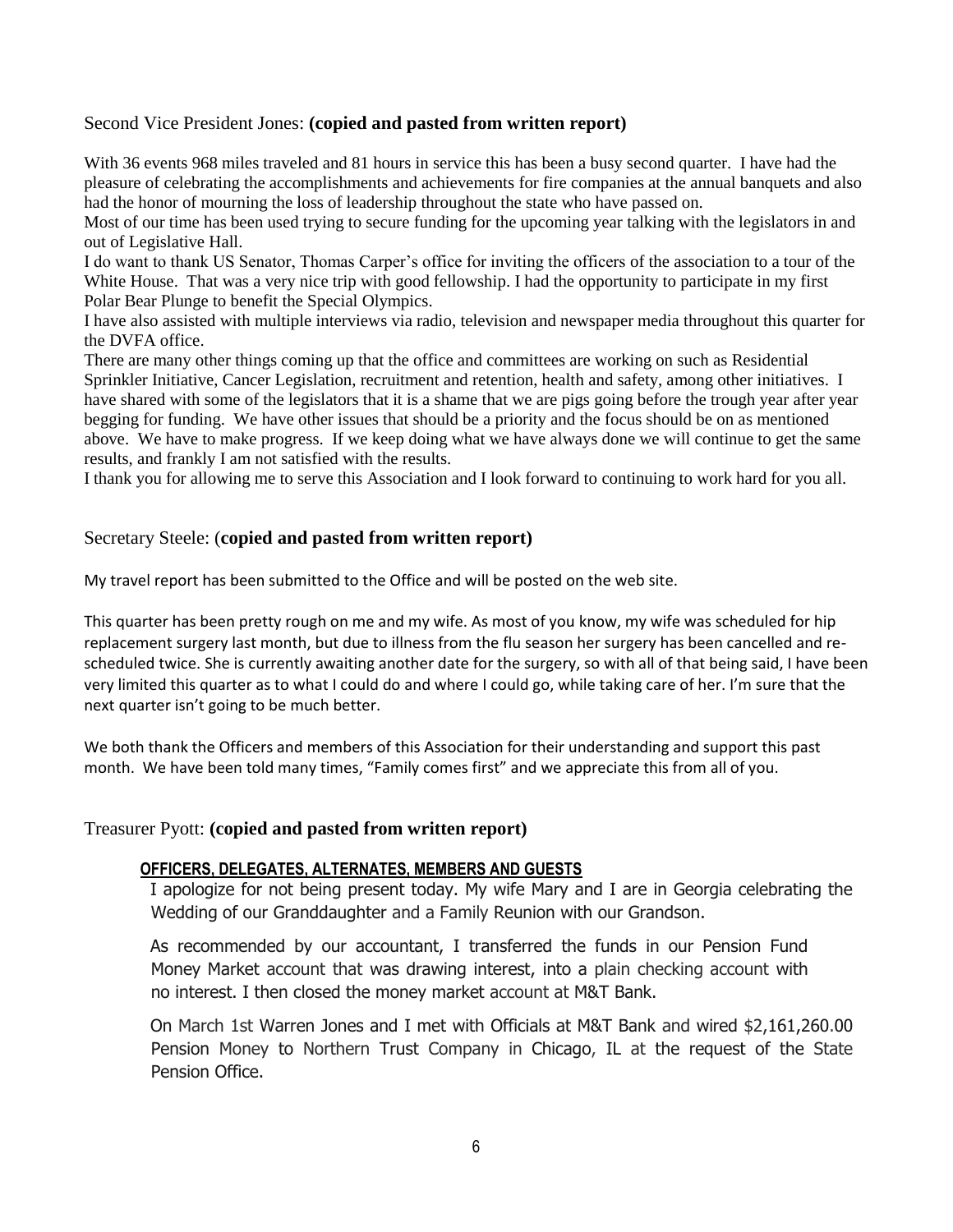I have attached a Balance Sheet as of February 28, 2018 and a Statement of Income and Expense, December 2017 through February 2018. If you have any questions please feel free to contact me after I return on March 12.

#### *Motion by Ray Stevens and second by Jasper Lakey to except the Officer reports as presented and spread them upon the minutes. Motion carried*

Executive Manager Jones: **(copied and pasted from written report)**

## Legislative Items

**HB312**, Police and Firefighter's Municipal Pension Plan. Last year we had Paid Firefighters on the Volunteer Fire Companies added to the plan. But mistakenly we left off Paid EMT's. This bill adds EMT's.

**SB147**, is an Immunity Bill. I am told, it all came about because of the legal team in the City of Wilmington would not let Wilmington Firefighter/EMT's administrate narcan because the immunity statute only listed Volunteer Firefighters as being exempt from Immunity. This bill takes all the immunity sections in the different statues and puts them together. I had some questions when I first read the bill but since talking to Senator DelCollo, who is the lead sponsor, my question were answered. **HB243,** is a direct result of the Delaware Financial Review of Volunteer Fire Companies Task Force Report from last year. If any company fails to comply with their audit requirements the Commission can have the State Treasurer withhold Grant in Aid funding for that company.

**Cancer Presumption:** We have been working with Senator Poore and her team as well as Senator Ennis on Firefighter Cancer Presumption Legislation. This bill is in draft right now but they are hoping to get it listed soon. When this bill come out we will send out a email asking all of you to contact your legislators asking for their support and each time it goes through the process from chamber to chamber we will do the same.

**Money issues**: We are working on the three funding issues we spoke about before (Statewide Fire Safety Education, Grant in Aid, and the Revolving Loan Fund). These three things plus the Cancer presumption legislation will need all of your assistance to get it completed. If you want to meet with your legislators, we have talking points you can use. If you want us to set up a meeting and attend one let us know. If you want to come to Legislative Hall to visit them, let us know as well.

**PIP (Personal Injury Protection) Issue**: There is another issue involving the Insurance Department and changing the PIP payment structure. We just found out about this on Wednesday. It was a draft bill which was supposed to be filed Friday. The intent of the bill was to lower the automobile insurance rates by adopting the workman's comp rates for Ambulance for all PIP injuries. Restricting us to only bill at those rates. After our contact with the Insurance Department about our displeasure with the bill, I don't think it was filed. We told them that we want nothing less than the amount we are allowed to bill under the structure that was passed in SB207 in 2014. Right now the Insurance Department is trying to come with a solution to satisfy us so we don't oppose the bill.

**Smoke Detector Program**: Chairman Paul Eichler is not available today and asked me to give a report on the Smoke Detector Program. As you know we received, \$200,000 from the Attorney General's Office for a smoke detector program targeting low income areas of the state. Paul has receive those area's from DHSS. He has receive a map of every fire district. He has overlaid the two maps. We have made contact made Kidde to open an account to see if we can buy the smoke detectors directly from them. They sounded receptive to the idea but we have not receive their final answer. Once that happens Paul will order the smoke detectors. If we are successful in the direct purchase we may be able to add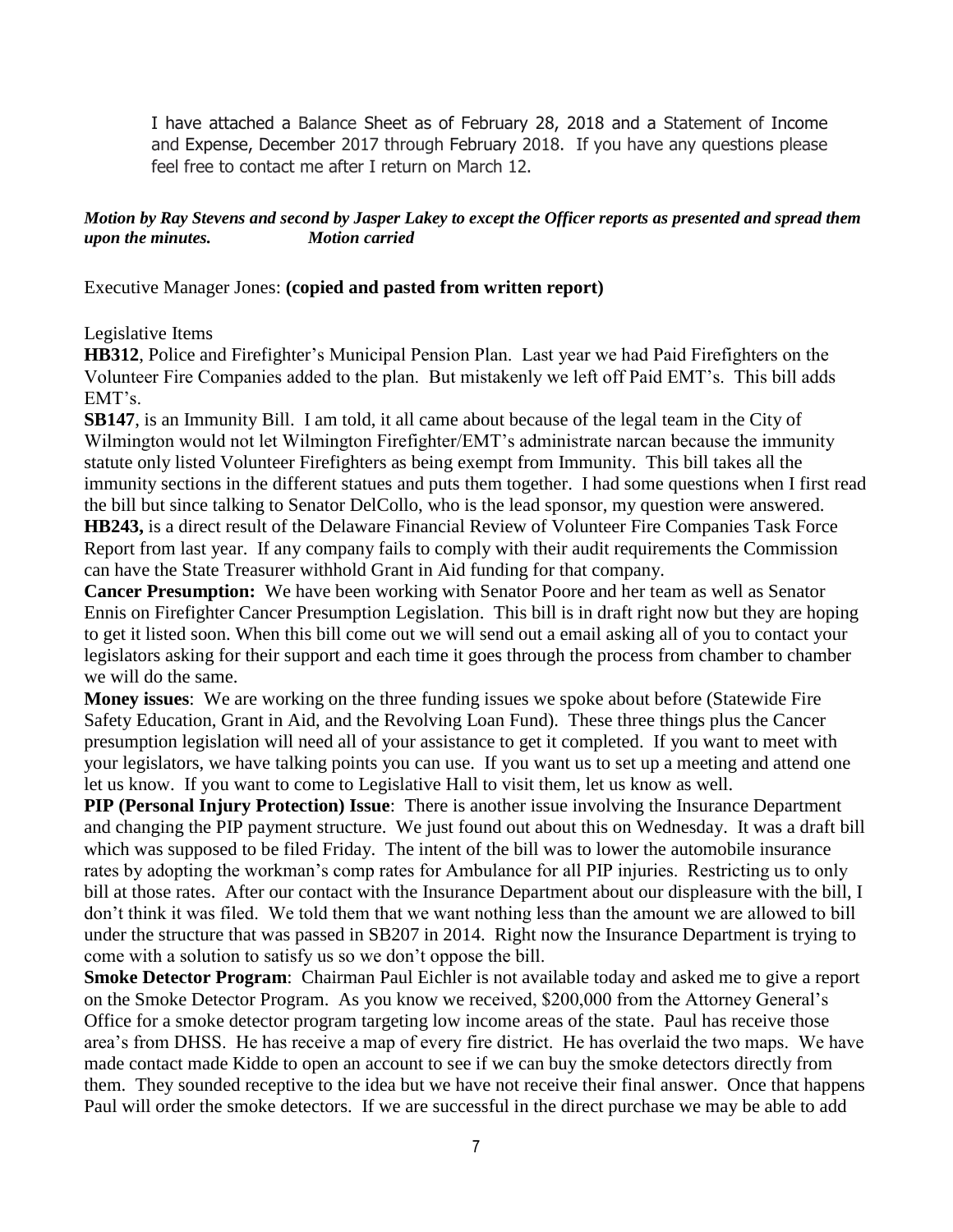our own smoke detectors to the purchase. We will have to wait and see on that for now. Paul stays in touch with the AG's office with periodic reports. They are satisfied with the plan and the reports. **First Net/A T & T:** To give you some brief history, in 2010 the DVFA under the leadership of President Bill Tobin traveled to Washington D. C. to attend a Senate Hearing, with Governor Markell, on the proposal to set aside a block of broadband for public safety. The block was known as "D" Block. Eventually D Block was set aside for public safety. This was the start of a nationwide public safety broadband network. In order to start the network and to operate it First Net was formed. Ground work was laid by First Net up to the point where they had to acquire a vendor to operate the system. RFP's were sent out and the eventually low bidder was A T & T. Governor Carney had the option of Opting in to First Net, Opting out or staying neutral. If they opted out they would have to build their own system. The Governor chose to opt in. So Delaware became a part of First Net/A T & T.

First Net is designed to give all first responders priority access to the internet for their MDT's, Cell phones and other internet devices. On a large scale incident, on the First Net A T & T system, the first responder devices to have priority over all other A T & T customers. While other cell phone and internet devices will be shut off or limited ours will continue with access. It is our suggestion that at least your Ambulance, Fire Apparatus and Command MDT's and Chief Officer's cell phones be on this system. All firefighter's personnel cell phones are allowed on the system.

Thank you and have a Happy St. Patrick's Day!

# **Committee Reports**

#### **State Fire Prevention Commission – Alan Robinson (copied from written report)**

- We still need all fire companies to get DFIRS in on time. The Fire Marshall is still working with some companies that are many months behind.
- The BLS Medical Director reported that the state-wide NARCAN distribution has started in Kent and Sussex counties for both BLS and Police; both the ALS and BLS Standing Order Committees have met.
- The boundary for the City of Wilmington and the Elsmere Fire Company has been reset, per an agreement between the two.
- There were no public comments for Ambulance Regulation 710: Sec. 14.2 and 14.3 clarifying that Delaware certified EMT's are required to obtain & maintain National Registry certification and provides a path for recertification for out-of-state EMT's; the written comment period was opened for 15 days, during which time public comments will be received, with the Commission reconvening after the second written period to deliberate on the proposed regulation. There will be time at the next meeting for public comments.
- The Commission voted to dismiss a grievance between a fire company member and the fire company for membership reinstatement for its lack of merit.
- A committee to review ambulance regulations was appointed. Three members of the Commission (Dave Roberts as chair, Ron Marvel and Myself) will work with the state's EMS associations and a representative from the private ambulance companies.
- The next meeting is March 20, 2018 at 9am at the Fire School.
- Commissioners in attendance, Chairman Alan Robinson, Dave Roberts, Tom DiCristrofaro, Ted Walius

#### **Advisory to State Fire Marshal – Grover Ingle (copied and pasted from written report)**

• Fire Fatality – Currently, there is one (1) fire fatality for 2018. On Wednesday, February 7, 2018 around 12 noon Georgetown Fire Co. responded to a structure fire on the unit block of Teabury Lane. On arrival smoke conditions were present and the Firefighter's encountered two (2) severely burned victims. Both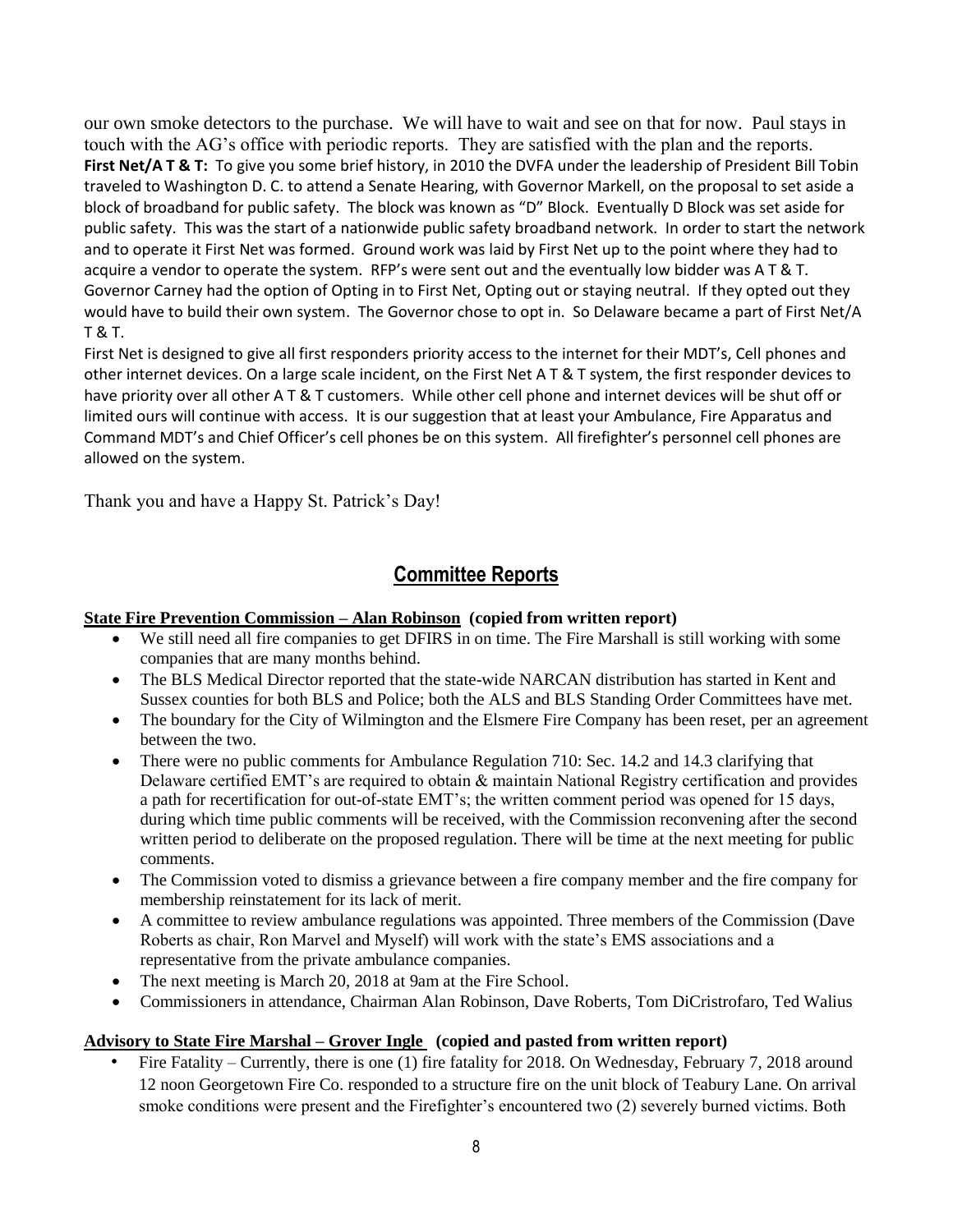victims were treated, stabilized and transported to Beebe Hospital by ALS and BLS. Once stabilized at Beebe both victims were transferred to Crozier in serious condition with severe burns. The following morning one of the victims passed away from thermal burns. The second victim is still in Crozier listed as critical. Incident is still under investigation, there were working smoke alarms in the residence.

- Retired K9 Spark's passed away on February 19. Please Keep Deputy Fire Marshal III Brian Schad and his family in your thoughts and prayers.
- Larry Feeheley, a former Part Time Inspector with the OSFM, passed away on March 7. Please keep the Feeheley family in your thoughts and prayers.
- FY 2019 Budget The Joint Finance Committee hearing was held on February 12 and went well. Additional funding to maintain licenses for our Computer program through Salesforce and replacement for computer, hardware, software nearing the end of life cycle has been requested.
- DFIRS reports we continue to work with each Company on their submittals and cleaning up the data.
- The Office of the State Fire Marshal continues to work and participate with the Delaware Fire Sprinkler Coalition and DVFA sprinkler Committee. I have discussed the request you will hear about today from Chief Kelly with him previously and it was discussed this morning with the Advisory Board member's.

## **Advisory to DSFS – Robert P. Newnam (copied and pasted from written report)**

- 1. Officers Seminar went well in January 74 in attendance
- 2. Instructor's Seminar in February 127 Instructors in attendance
- 3. EMT re-cert status now processed through the SFPC Office Staff
	- a. Currently 1611 Delaware EMT's
- 4. Delaware EMT recertification recommendation
	- a. SFPC is considering update to the Ambulance Regulations that NREMT to be a requirement for Delaware EMT re-certification along with certification.
	- b. Currently of the 1611 Delaware EMT's 27 do not indicate National Registry
	- c. Those 27 will be provided a path to obtain National Registry
- 5. Bond Bill Hearing scheduled for May 16<sup>th</sup>
	- a. Rescue Tools *(Recommended)* 14 for 105k
	- b. Rest Room construction 859K (*not recommended*)
- 6. Budget Hearing held on February 12 went well
- 7. Student numbers for the Winter Programs *(no significant changes from fall numbers)*
- 8. Requests for in-service programs *(are up – your support for training is commendable)*
- *9.* Industrial programs *(slight increase for in-service programs)*
- *10.* Fire/EMS in the Warm Zone (active shooter) on-line or in your station
- 11. HVAC replacement project Dover Center is underway –12-15 months
	- a. SFPC Office temporarily relocated to the Fire Marshal's Office
		- b. SFPC Monthly meeting will be held at the Dover Center in a classroom (6)
- 12. Office re-modeling relocation of Staff Offices, addition of Computer Lab, SFPC Offices

## **Constitution & By-Laws – Joe Zeroles**

• Proposed change to Article II: Section 2 Change the name from **"AUDITING COMMITTEE TO FINANCIAL REVIEW COMMITTEE** and change the word **"AUDIT TO REVIEW** in two places. Will bring up under new business for  $1<sup>st</sup>$  reading

## **DVFA Conference– Charles Frampton**

- Next meeting is Monday, March  $19<sup>th</sup>$  at Dover Downs
- Looking for someone to chair the men's golf tournament
- Reported on the site selection committee bids. Will make a motion under new business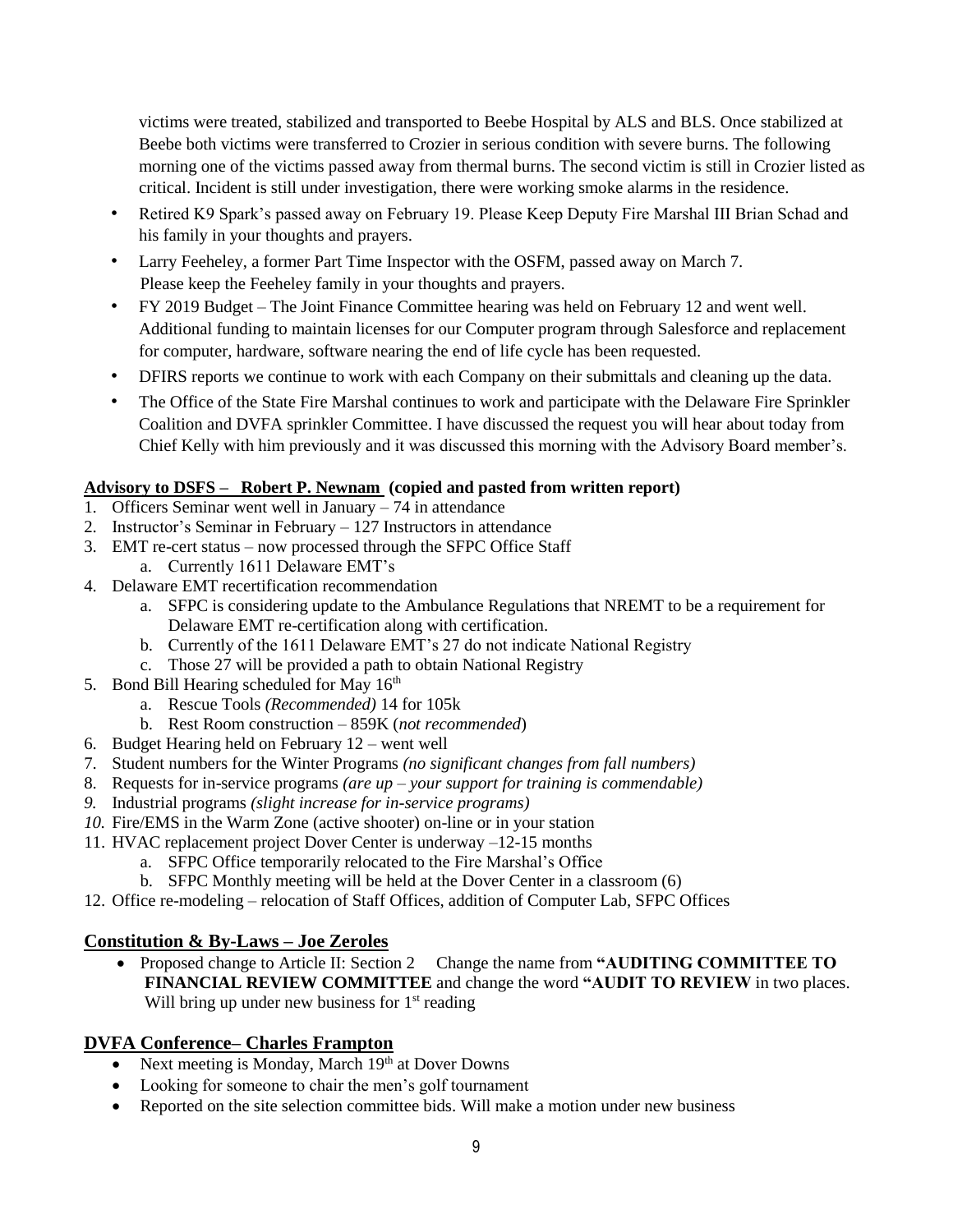## **Life Safety – Guy Hudson**

- Awards program was held in Cheswold in January
- Poor response from the companies regarding their expenses for fire prevention
- Hoping to get matching funds back this year

## **Recruitment & Retention – Richard J. Perillo**

• Discussed some things that need to be put in place and will continue to develop these changes for review

## **Revolving Loan – Richard T. Perillo (copied from written report)**

- Last meeting was held on January  $31<sup>st</sup>$  in Dover
- 8 members were in attendance including; State Treasurer Ken Simpler and Dept. of Finance Stephanie Scola
- We approved 1 application to re-chassis an ambulance; previous lending limit was \$35,000 but we increased the funding to \$70,000
- A question was brought before the committee "Would we finance a company-owned fire police vehicle??
- After debating this issue, we AGREED to include "Fire Police Vehicles" among the "LIGHT DUTY VEHICLES" Lending limits are \$90,000 or 50% (whichever is less)

| $\bullet$ | Fund balance on January 31 <sup>st</sup><br>Loan approved<br>New Balance     | \$159,712.08<br>$(-70,000.00)$<br>89,712.08 |
|-----------|------------------------------------------------------------------------------|---------------------------------------------|
|           | Expected payments, June 1 <sup>st</sup><br>New Balance. June 1 <sup>st</sup> | \$146,091.15<br>\$235,803.23                |

#### **Scholarship – Bob Powell**

- Thanked the ladies for their donations
- Application deadline is March  $31<sup>st</sup>$

#### **Health & Safety – Jack Wilson**

- Talked about cancer
- Talked about cleaning of turn-out gear
- Discussed suicide stats

## **Recognition of Past Presidents – 1 st Vice President Betts**

16 Past Presidents and 2 President Emeritus in attendance

President Perillo asked that all current company President's and current company Fire Chief's stand for recognition.

# **Affiliated Organizations/Agency Representatives**

#### **Ladies' Auxiliary President Lynn Warner:**

- Introduced the ladies that were in attendance from the State and the Counties
- Gave an up-date on her recent medical condition
- Thanks to everyone for the cards, prayers and phone calls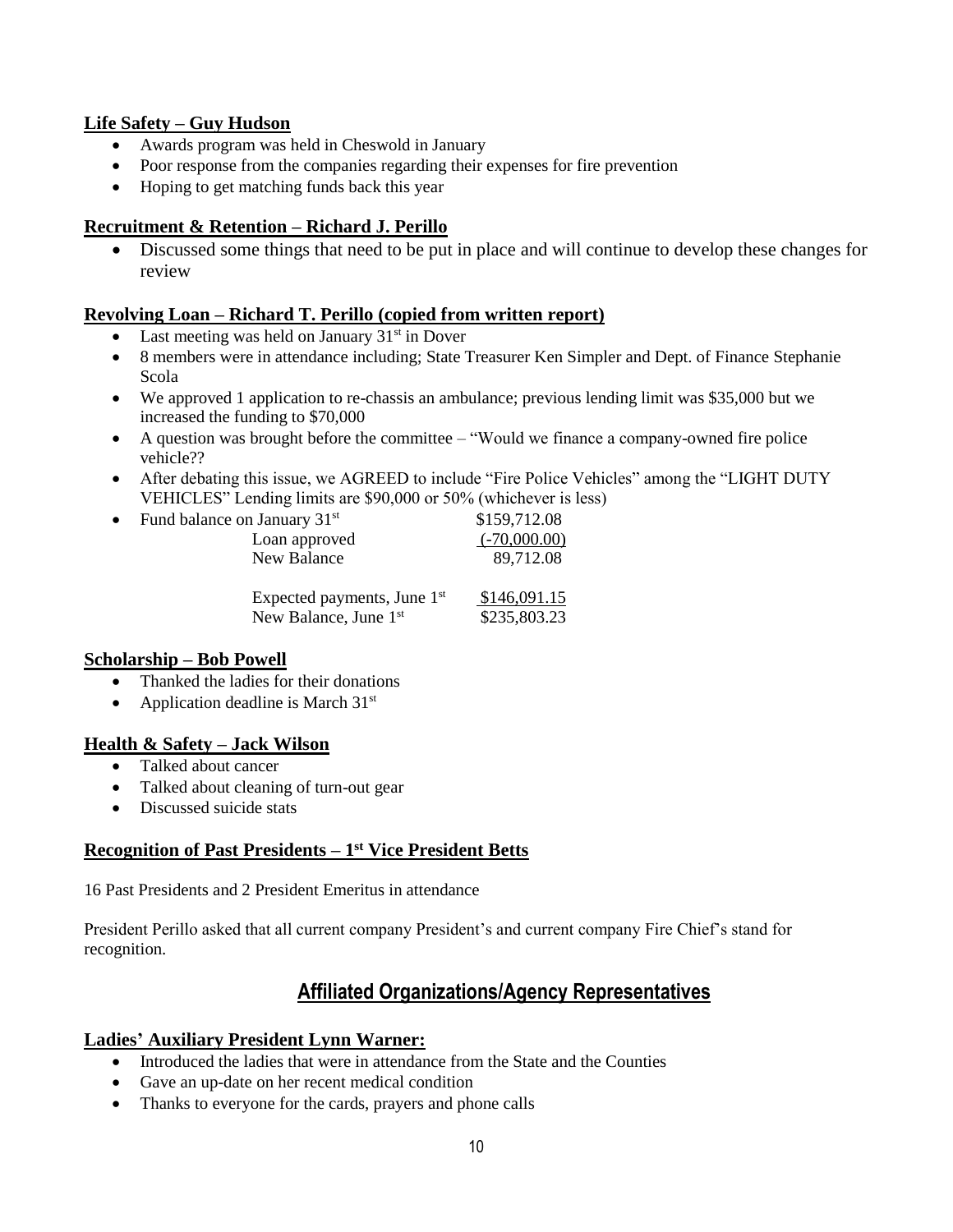## **State Fire Chiefs President Andy Hall:**

- Next State Chief's meeting is March 22 at Sta. 89 Memorial Fire Co. Social at 6:00 dinner at 6:45
- Speaker will be Battalion Chief Robert Howarth from Anne Arundel County speaking on the 2 mansion fires resulting in a 40 million dollar loss and the loss of 6 lives.
- Cardio kinetics program is still going on
- Gun raffle is still going on
- Introduced the officers in attendance

## **State Fire Police President Cheryl Kelly:**

• Thanks for the recognition

## **State EMS Secretary Mike McMichaels: (copied from written report)**

- Next meeting is Tuesday, April  $17<sup>th</sup>$  at DSFS Dover
- Working with DSFS to broadcast meetings on Facebook.
- Discussed AED recalls
- Discussed DEMERS up-grades
- Talked about BLS protocols, revisions and progress
- Stated that there are FREE bariatric SKEDS available from OEMS
- Reported of the flu in Delaware. 6,674 reported cases resulting in 28 deaths

## **Mutual Relief – Bill Tobin**

• They are still available to go to fire houses and make their presentation

## **NVFC – Ken McMahon:**

- Thanked the Association for allowing him to attend the NVFC meetings
- He has officially retired as our NVFC Delegate
- President Perillo stated that the new delegates to NVFC will be Terry Jester and Ted Walius

## **Del-Mar-Va Association – Elmer Steele: (copied from written report)**

Greetings from the Officers and members of the Del-Mar-Va Vol. Firemen's Association.

Our annual convention and queen contest and parade will be held on April 12, 13, 14, 2018 in Greenwood this year.

We are trying something new this year by combining the queen contest and the convention on the same weekend. Something that has been talked about in the past, but never tried.

The events start at 6:00 PM on Thursday night with a Meet Your Host at the Greenwood Fire Hall. 8:00 AM on Friday morning is the opening ceremonies and the general business meeting session and election of new Officers. The Past President's luncheon is at noon at a local restaurant in Greenwood, followed by the Memorial program at 2:00 PM. The awards banquet and installation of Officers will take place on Friday night at the Bridgeville Fire Hall at 5:45 PM. 8:00 AM on Saturday morning is the final business session, followed by the queen contest at 9:30 AM and the parade at 2:00 PM

We encourage the member companies to participate in the events this year and have an enjoyable time in Greenwood. We would also encourage all Delaware companies to participate and become involved in the Association.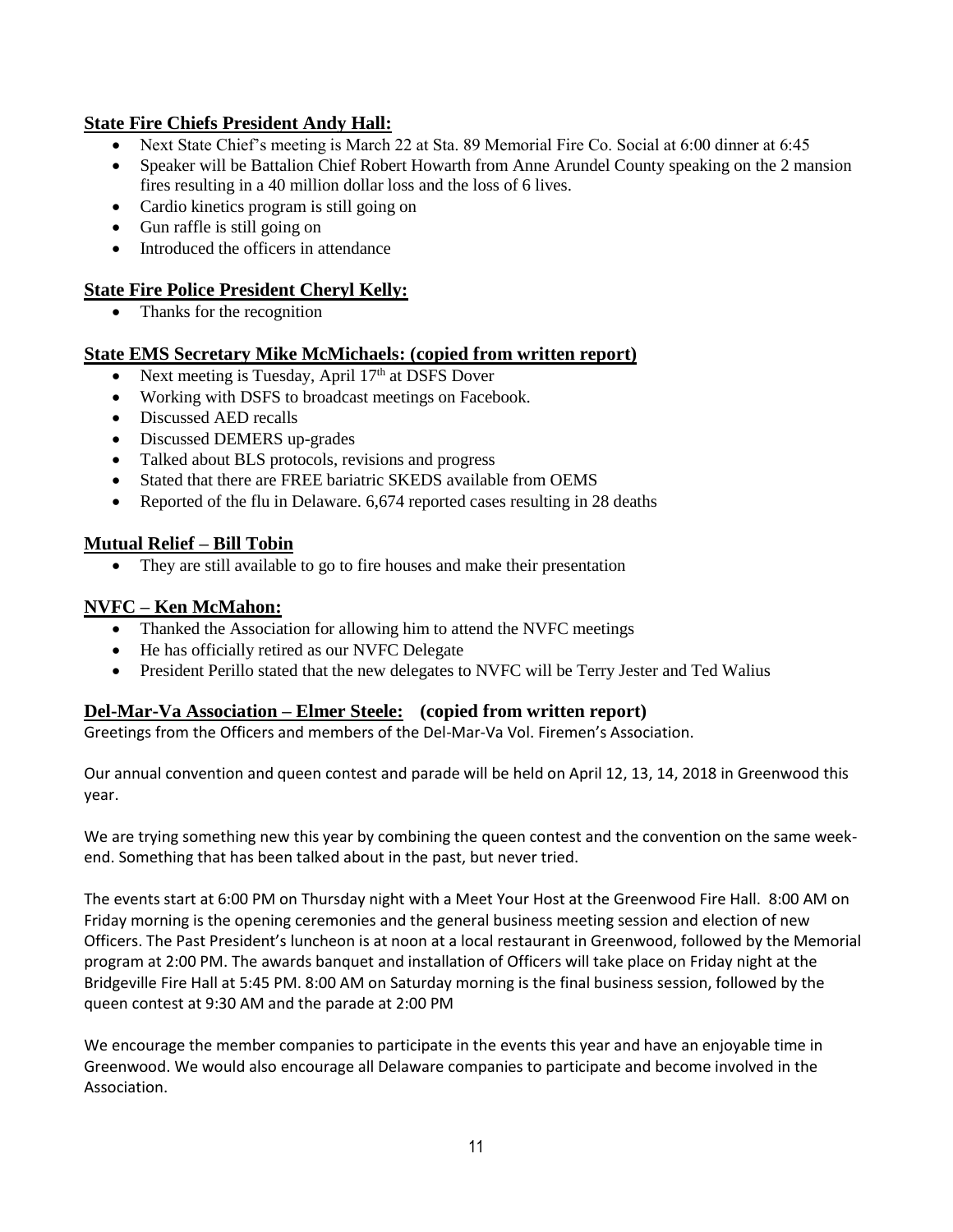## **Communications:**

The following communications were received and were summarized by Secretary Steele

- Letters from the following companies regarding changes to their delegate/alternate list; Memorial, Harrington, Farmington, Five Points, Citizens Hose, Ellendale, Volunteer Hose, Hartly, Marydel, Townsend, Belvedere and Elsmere
- Letter from Roxana Fire Co. reference to change in their Fire Chief

#### *Motion by Bryan Jackson and second by Jasper Lakey to accept the communications that were presented. Motion carried*

# **OLD BUSINESS**

NONE

## **NEW BUSINESS**

*Motion by Joe Zeroles and second by Jasper Lakey to accept the proposed by-law change to Article II, Section 2 as the 1st reading.* (see change above in committee report) *Motion carried*

*Motion by Charlie Frampton and second by Stephen "Redman" Maichle to accept the site selection committee recommendation and sign a 3 year contract with a 2 year option with Dover Downs Motion carried*

*Motion by Bryan Jackson and second by Curt Clifton to adopt the policies that were presented. Question was*  raised regarding some of the verbiage and language. Vote was taken on adopting the polices. (see list of the policies above in the Presidents report) *Motion carried*

*Motion by Mike Lowe and second by Ernie Layfield that the DVFA will ask the Fire Commission to direct the Fire Marshal's Office to review the Residential Sprinkler Code pertaining to licensing. Question was raised by Fire Marshal Ingle as to what the intent of the motion is. Vote was taken on the motion. Motion carried*

*Motion by Tom DiCristofaro and second by Jasper Lakey to disperse funds in the pension checking account equally among the participating companies. Approximately \$50.00 per company. Motion carried* 

*Motion by Guy Hudson and second be Jon Townley that from this point on, the \$100.00 per day late penalty fine on pension will go into the DVFA general operation account. Motion carried*

*Motion by Guy Hudson and second by Dan Carrier that the DVFA support the First Net AT&T plan. Motion carried* 

# **PAYMENT OF BILLS**

Assistant Treasurer Whitham highlighted the bills to be paid. Total amount is \$2,252,611.06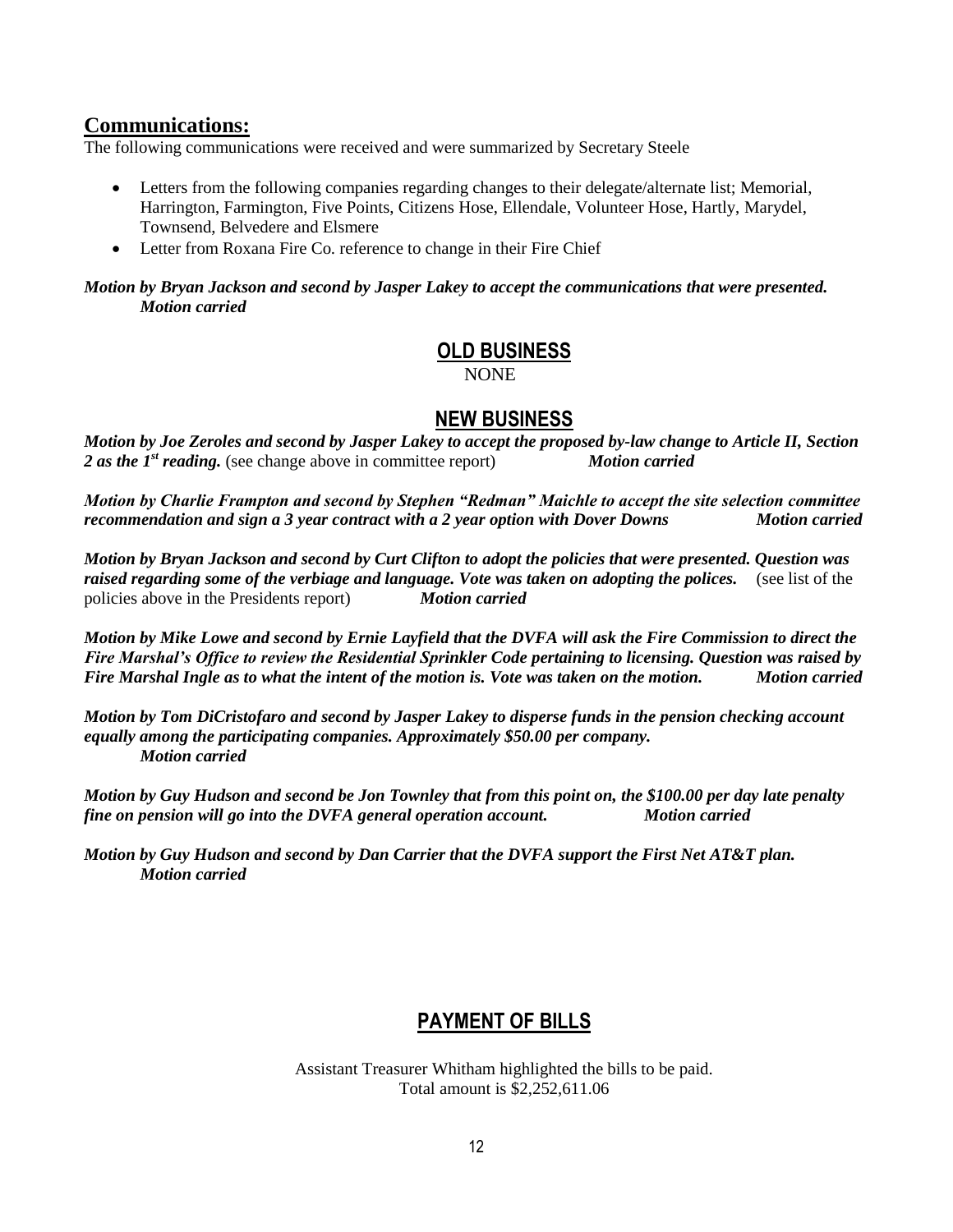11:22 PM Delaware Volunteer Firefighter's Association 03/01/18 Expenses by Vendor Summary Accrual Basis December 10, 2017 through March 10, 2018

|                                      | Dec 10, '17 - Mar 10, '18 |
|--------------------------------------|---------------------------|
| AT&T                                 | 39.19                     |
| CANNON FINANCIAL SERVICES. INC.      | 893.46                    |
| <b>CHAMPION TROPHIES</b>             | 414.40                    |
| <b>CHIEF TECHNOLOGIES</b>            | 420.00                    |
| <b>COMCAST BUSINESS</b>              | 619.49                    |
| <b>DOVER DOWNS</b>                   | 25,000.00                 |
| DVFA OPERATIONS ACCOUNT              | 0.00                      |
| GOLDFEIN & JOSEPH, P. C.             | 927.50                    |
| <b>GUY HUDSON</b>                    | 2,425.00                  |
| <b>HTK</b>                           | 21.75                     |
| <b>JOHN PAPPAS</b>                   | 500.00                    |
| <b>LLOYD MEMORIALS</b>               | 27,000.00                 |
| M&T BANK/CARDMEMBER SERVICE          | 3,551.83                  |
| <b>MICHAEL LOWE</b>                  | 77.20                     |
| NATIONAL VOLUNTEER FIRE COUNCIL      | 500.00                    |
| NORTHERN TRUST CO                    | 2,161,260.00              |
| QuickBooks Payroll Service           | 1.37                      |
| ROGER'S SIGN CO., INC.               | 215.00                    |
| <b>RON MARVEL</b>                    | 67.35                     |
| <b>SCOTT WISE, SCULPTOR</b>          | 20,000.00                 |
| SELECTIVE INSURANCE CO. OF AMERICA   | 40.00                     |
| <b>STATE OF DELAWARE</b>             | 25.00                     |
| <b>STEVEN AUSTIN</b>                 | 174.30                    |
| THE CONFERENCE GROUP, LLC            | 8.49                      |
| <b>U.S. POSTAL SERVICE</b>           | 140.00                    |
| <b>U.S. TREASURY</b>                 | 899.90                    |
| <b>VERIZON</b>                       | 138.83                    |
| <b>VERNON INGRAM</b>                 | 2,055.00                  |
| <b>VOID</b>                          | 0.00                      |
| YOUNG CONAWAY STARGATT & TAYLOR, LLP | 5,193.00                  |
|                                      |                           |

TOTAL 2,252,611.06

*Motion by Guy Hudson and second by Ray Stevens to pay the bills as presented. Motion carried.* 

# **GOOD OF THE ASSOCIATION**

# **ADJOURNMENT**